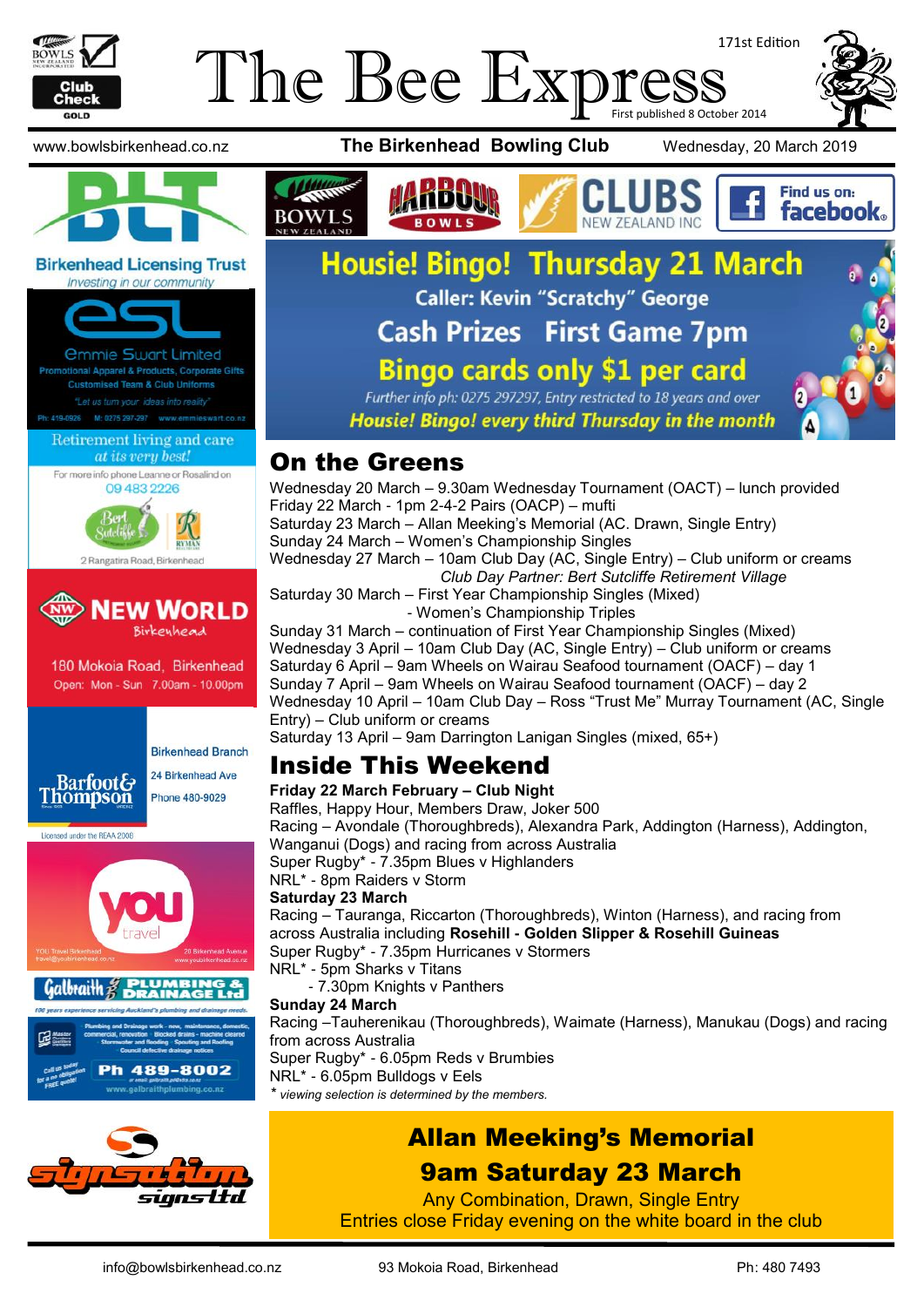www.bowlsbirkenhead.co.nz **The Birkenhead Bowling Club** Wednesday, 20 March 2019



**Birkenhead Licensing Trust** Investing in our community









www.e-move.co.nz



**ASBESTOS MANAGEMENT PLANS** 



www.dils.co.nz



#### BIRKENHEAD

Recreation Drive PH: 418 2424 Proudly Supporting Bowls Birkenhead www.birkenheadrsa.com

# Women's Championship Singles - Sunday 24 March **Women's Champ Triples - Saturday 30 March**

#### 1-5 Year Pairs

Seven teams entered, but with a late withdrawal Friday left six teams to contest this years title over Saturday and Sunday. Winners: Gary Wallace, Robbie Henson (s).

Runners-up: Lauranne Croot, Milika Nathan (s).

#### Joker Draws

Joker 500 draws drawn Wednesdays & Fridays. Joker 500, numbers on sale from 5pm - 6pm. Purchase a number or numbers, a winning number is drawn at just after 6pm. The purchaser of that winning number selects a card from the Joker cabinet and receive the corresponding prize with the top prize available being \$500 every Wednesday and Friday. Every card has a cash prize.

#### An Evening with "Scratchy"

Thursday saw the return of Housie/Bingo hosted by bingo caller extraordinaire Kevin "Scratchy" George. With a good crowd in it was "eyes down and looking" with the House worth in excess of \$200 in many of the games. Scratchy will be calling the numbers again from 7pm Thursday 21 March. All welcome, it's only \$1 a card per game.

## Easter Triples – One Space

We have had a team pull out and there is currently a space available With a guaranteed \$1,000 first prize, total prize pool of \$2,500, Morning tea and lunch each day, and limited to only sixteen teams Birkenhead's Carpet Mill Archers Road Easter Triples was sure to fill quickly and it did, but for the withdrawal. The entry fee of \$120 per team is now due and to be paid before Friday 22 March. After this date unpaid entries run the risk to being balloted out to allow teams on the waiting list the opportunity to enter. Payment can be made over the bar at the Club or direct into the Club's bank account. Birkenhead Bowling Club, ASB Birkenhead Account No: 123035-0699644-01 Use skips name and the abbreviation "-ET" of the tournament (eg. *Jones-ET*) as the reference.

## Seafood Tournament - Entry Due

The tournament has proved as popular as ever and is now full, although Sandy is starting a waiting list. Entry payment (\$200) can be made over the bar at the Club or direct into the Club's bank account.

Birkenhead Bowling Club, ASB Birkenhead Account No: 123035-0699644-01 Use skips name and the abbreviation "-SFood" of the tournament (eg. *Jones-SFood*) as the reference.

## Hosts Named for 2020 Summerset Nationals

*Reproduced from Bowls New Zealand website*

Bowls Canterbury and Bowls Bay of Plenty will host next year's Summerset Nationals. The Summerset National Singles and Pairs will be staged in Christchurch from January 2- 8, 2020, while Bay of Plenty will the base for the Summerset National Fours from February 27- March 2, 2020. The tournaments have been split across the North and South Islands after they were held in Auckland and Wellington this year.

Bowls New Zealand has also announced the 2020 National Intercentre tournament will be hosted by Bowls Wellington from March 19-22.

This year's National Intercentre event is being staged in Auckland next week, following the revamped North vs South fixture.

The 2020 North vs South feature is also likely to precede the National Intercentre. **Summerset National Singles & Pairs 2020** – Bowls Canterbury, January 2-8 **Summerset National Fours 2020** – Bowls Bay of Plenty, February 27-March 2 **National Intercentre 2020** – Bowls Wellington, March 19-22

#### Bowls North Harbour 2-4-2 Mixed Pairs

Entries close direct with Bowls North Harbour Sunday 17 April Played Saturday 4 & Sunday 5 May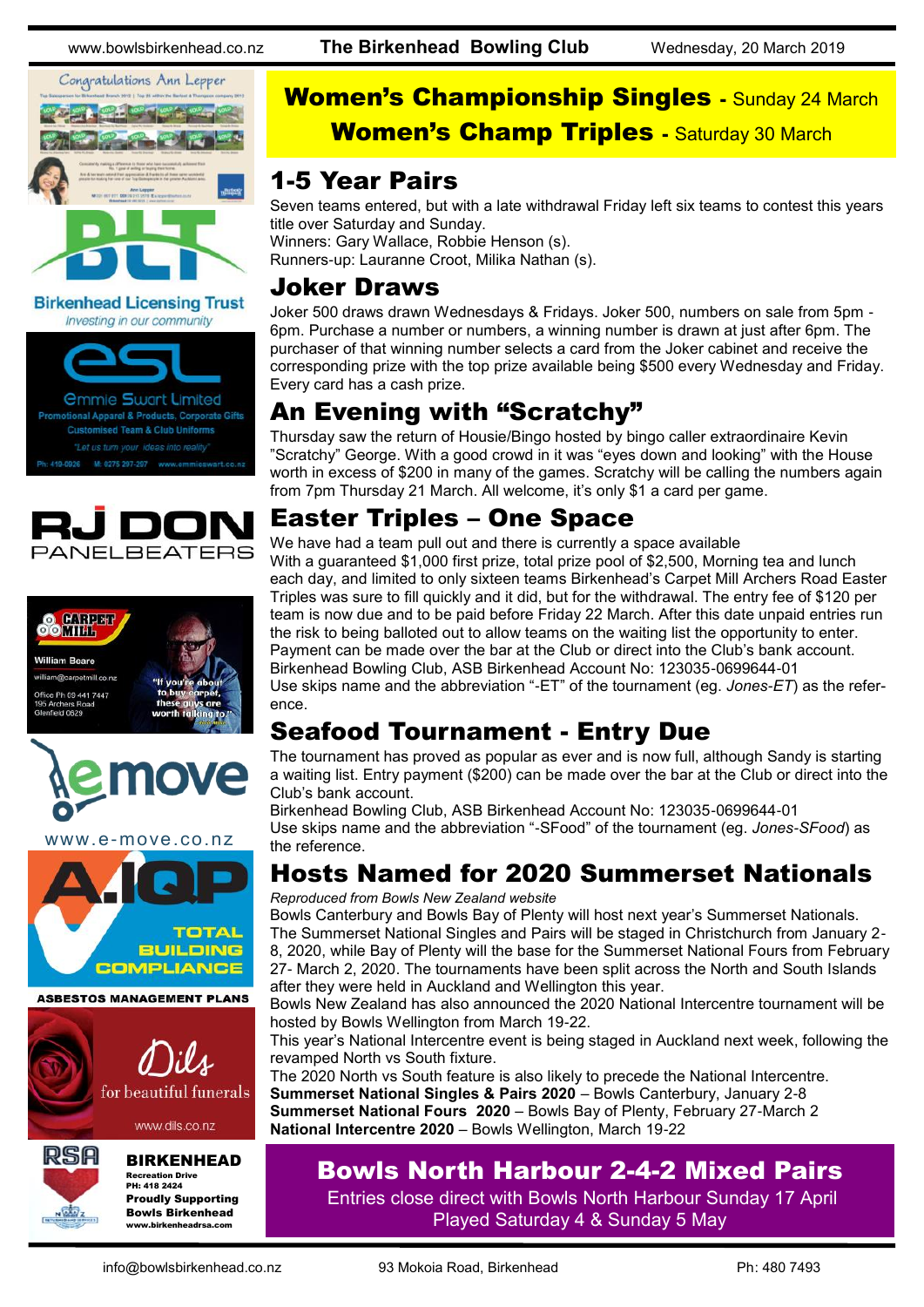







*VHEELS ON WAIRAU* 155 Wairau Road ph: 444 5756

www.wheelsonwairau.co.nz

#### **AKARANA PUBLISHING COMPANY**

**Sporting & General Publications** 

Ph: 419 7124



#### **Today at the Club Members Draw 5-6pm Joker 500 only 17 cards remain!!**

#### Pick One Winning Team

Can you pick one winning team from the available teams\* each week of the NRL? Put your skills to the test and out last the rest to become the survivor. Twenty dollars to enter and you could walk away with \$400\* and even if you don't win there is still the "Lucky Draws" for those that missed out. For full terms and conditions see the Sky Survivor chart in the TAB area of the club. Entries and entry fees to John Hindmarch. It all starts round four of the NRL. Round four sections must be in the Sky Survivor box behind the bar by 6.30pm Thursday 4 April.

\*Terms & Conditions apply, based on 25 entries

#### Club for Hire

The club is for hire by members as well as outside individuals and organisations not only during the summer but also over winter. Both lounge areas are north facing and offer a warm venue during the day.

The facilities are available for hire for corporate functions, birthdays, wedding anniversaries and family reunions to name a few. We can assist you to run your own outdoor or indoor Bowls Tournament.

There are two bar areas. The main bar and large lounge located upstairs can comfortably seat 120 people buffet style or 220 for a cocktail function. The downstairs bar area is ideal for smaller functions and is right beside the bowling area, it can comfortably seat 45 people buffet style or 60 for a cocktail function.

Relax on the deck off the main bar upstairs which overlooks the main green.

Full catering options are available. A commercial grade kitchen and cooking facilities are also available.

All functions, including catering options, are to be booked with the club's Function Coordinator Emmie (0275 297 297)



\* Terms and Conditions apply, based on 25 entries.